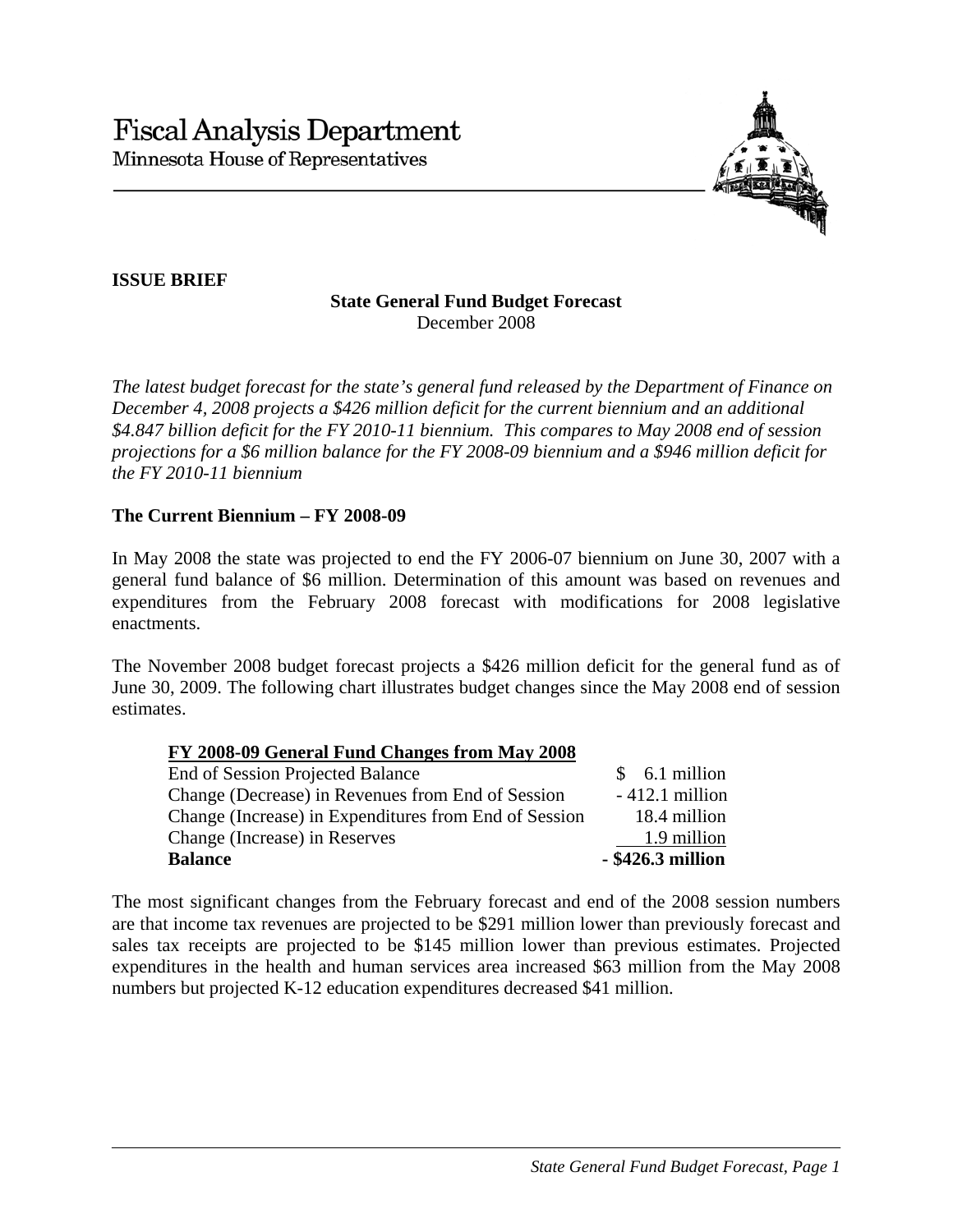The following chart illustrates the overall general fund budget picture for FY 2008-09.

| <b>FY 2008-09 Budget</b>     |                     |
|------------------------------|---------------------|
| <b>Beginning Balance</b>     | $$1,242$ million    |
| Revenues and other Resources | 32,445 million      |
| Use of Reserves              | 498 million         |
| Expenditures                 | 34,611 million      |
| <b>Balance</b>               | 426 million<br>- \$ |
|                              |                     |

## **The Next Biennium – FY 2010-011**

The 2009 legislature will be setting a budget for the biennium beginning July 1, 2009 and ending June 30, 2011. In May 2008, projected expenditures for the FY 2010-11 biennium exceeded projected revenues by \$946 million. Now that deficit is projected to be \$4.847 billion. In determining the spending level, expenditures for FY 2010 and 2011 are set at essentially the same level as in FY 2009 except that appropriations for those programs where a formula or entitlement is set in law are adjusted to reflect that amounts needed to fund the formula or entitlement in law. Appropriations in FY 2009 that were considered one-time are not continued. Expenditures for FY 2010-11 include no adjustment for inflation unless such an adjustment is specified in law.

#### **FY 2010-11 General Fund Changes From End of Session**

| <b>Net Adjusted Balance</b>                           | - \$4,847 million  |
|-------------------------------------------------------|--------------------|
| Change (Increase) in Expenditures from End of Session | 580 million        |
| Change (Decrease) in Revenues from End of Session     | $-3,321$ million   |
| End of Session Projected Budget Deficit               | $-$ \$ 946 million |

Major changes from the end of session estimates include a \$1.748 billion reduction in individual income tax revenue, a \$826 million reduction in sales tax revenue and a \$640 million reduction in Corporate tax revenue. Health and human service spending is projected to increase \$498 million primarily because the weakening economy makes more persons eligible for health care programs. Debt service spending is up \$45 million due to higher projected interest rates.

The following chart illustrates the overall general fund budget picture for FY 2010-11.

| \$31,866 million    |
|---------------------|
| $36,713$ million    |
| $-$ \$4,847 million |
|                     |